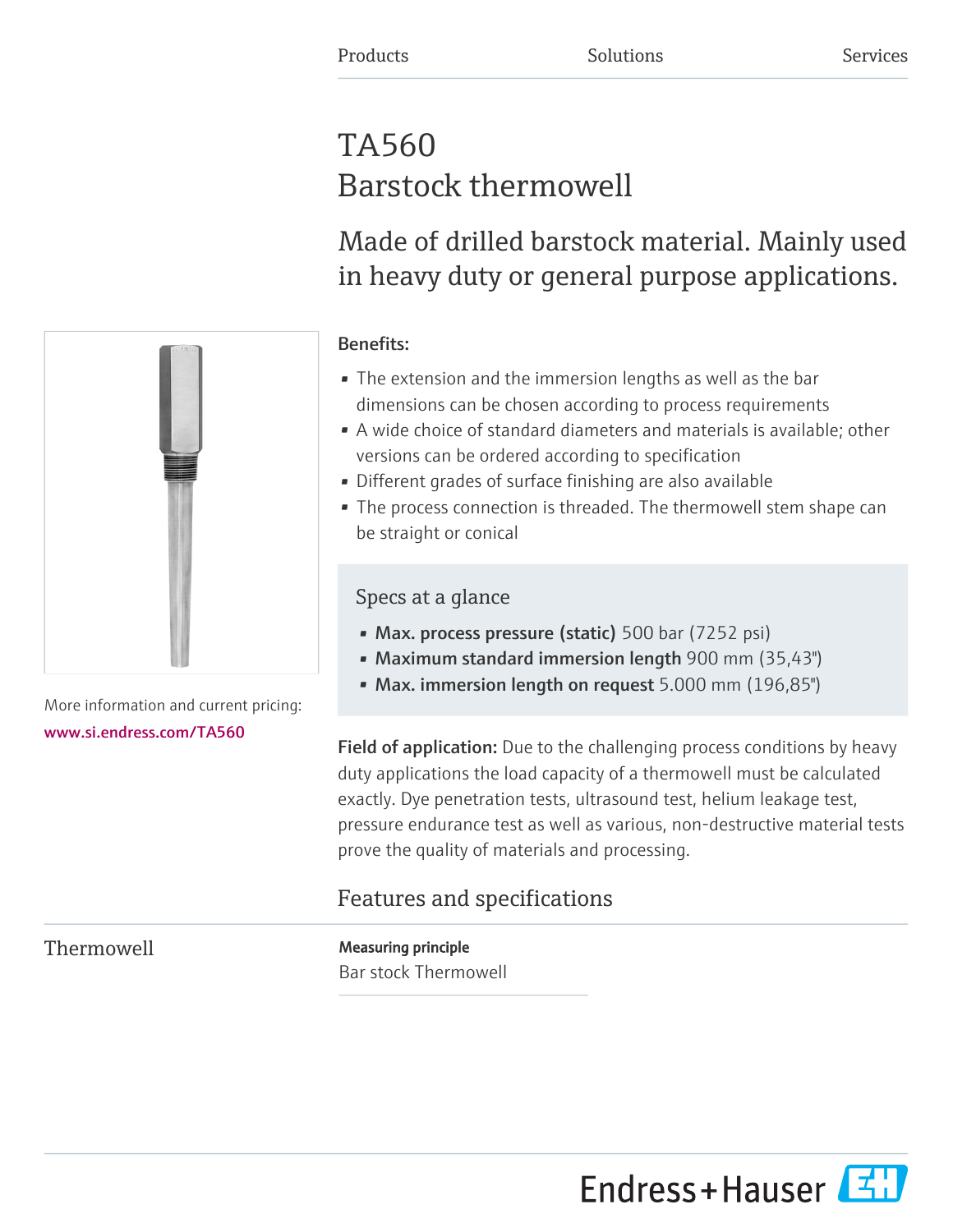Thermowell **Characteristic / Application** metric style threaded process connection hexagonal extension

> Head connection internal thread: 1/2" NPT

Maximum standard immersion length 900 mm (35,43")

Max. immersion length on request 5.000 mm (196,85")

#### Process connection

thread: 3/4" NPT

#### Thermowell root diameter

20 mm (0,79") 22 mm (0,87")

#### Medium contact material

1.4401 (316) 1.4404 (316L) 1.4571 (316Ti)

#### Wetted part finishing (Ra)

< 0,8 μm (31,50 μin)  $< 1,6$  μm (63,00 μin)

### Tip shape

straight conical

#### Temperature range

-200...700 °C (-328...1.292 °F)